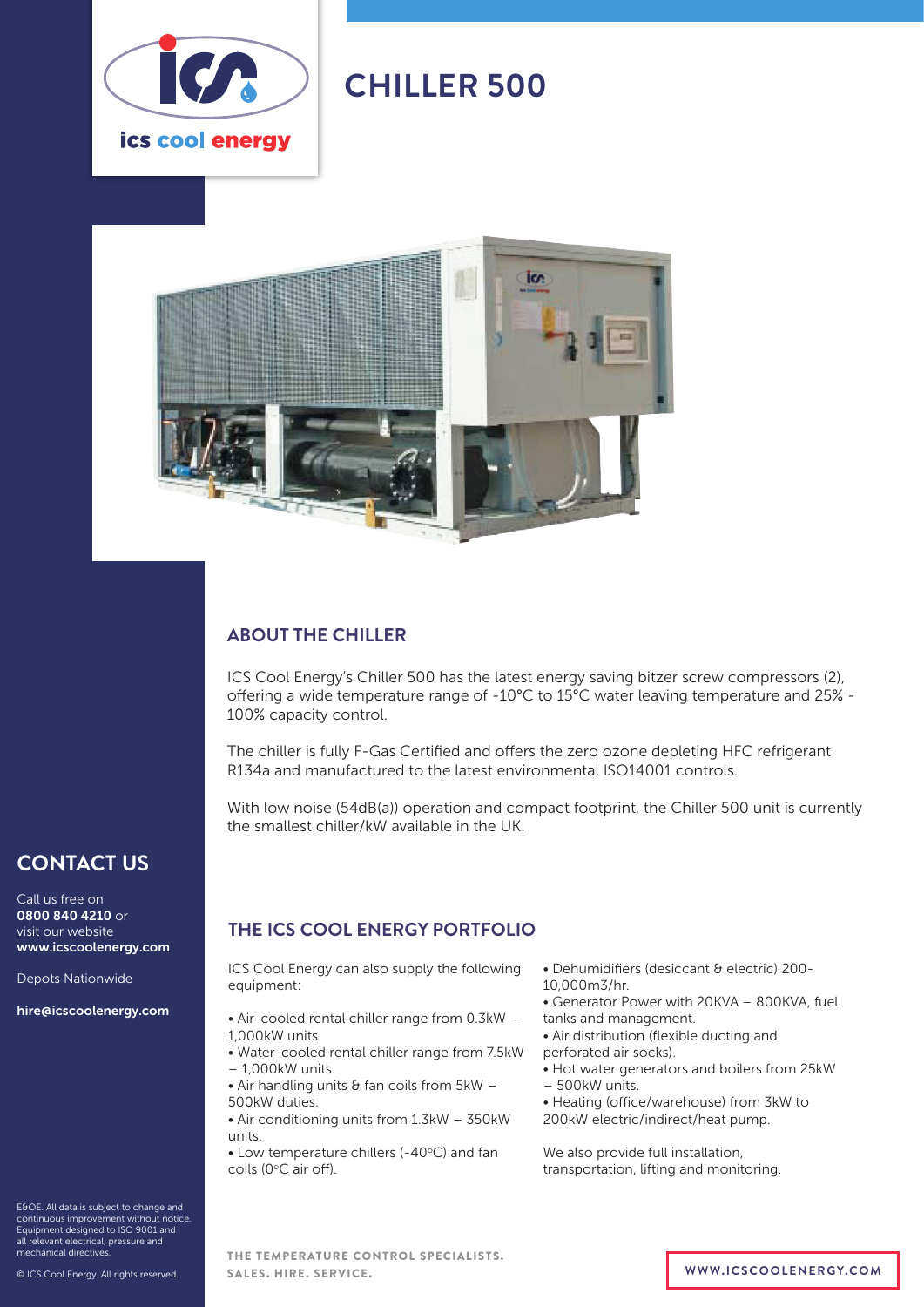

### **TECHNICAL CHILLER 500**

### PERFORMANCE DATA @ DESIGN CONDITIONS

| <b>Cooling Capacity</b>            | kW           | 520        |  |
|------------------------------------|--------------|------------|--|
| Operation Fluid Temperature IN/OUT | $^{\circ}$ C | 12/7       |  |
| Design Ambient Temperature         | °C           | 30         |  |
| Fluid Flow Min/Max                 | $m^3/hr$     | 56.8/152.0 |  |
|                                    | 1/s          | 15.7/42.2  |  |

#### OPERATING LIMITS

| Min/Max Ambient Temperature       | $^{\circ}$ C | $-18/43$ |
|-----------------------------------|--------------|----------|
| Min/Max Leaving Fluid Temperature | $^{\circ}$ C | $-10/15$ |
| <b>Evaporator Pressure Drop</b>   | kPa          | 37.8     |
| Max Working Pressure              | kPa          | 1.000    |
| Evaporator Water Volume           |              | 200      |

#### ELECTRICAL DATA

| Electrical Supply Voltage 3 phase | V               | 400                        |
|-----------------------------------|-----------------|----------------------------|
| <b>Chiller Power Connections</b>  |                 | 12mm lugs                  |
| Cable Connection                  | M <sub>12</sub> | 3 core + earth, no neutral |
| Max Power Absorbed                | kW              | 197                        |
| Max Current Absorbed (+7°C)       | $\overline{A}$  | 370                        |
| <b>Starting Current (Max)</b>     | A               | 428                        |
| Pre-Heating Crankcase Supply      | $\vee$          | 230                        |
| AUX Supply Connection for pump    |                 | 32A Ceeform                |
| Recommended Generator Set         | <b>kVA</b>      | 400                        |
| <b>Control System</b>             |                 | W3000                      |

### REFRIGERANT SYSTEM

| Bitzer Screw Compressors (2 circuits)       |            |                    |
|---------------------------------------------|------------|--------------------|
| (50-100% Varirable Capacity)                |            |                    |
| Refrigerant (Zero ozone deletion potential) | <b>HFC</b> | R <sub>134</sub> a |
| Refrigerant/oil charge                      | kg         | 126/44             |
|                                             |            |                    |

Call us free on 0800 840 4210 or visit our website www.icscoolenergy.com

Depots Nationwide

hire@icscoolenergy.com

E&OE. All data is subject to change and continuous improvement without notice. Equipment designed to ISO 9001 and all relevant electrical, pressure and mechanical directives.

SOUND DATA Sound Pressure Level at 10 metres (ISO3744)  $dB(A)$  57 FANS Total Number 1.1kW each 1.1kW each 10 **CONTACT US** Total Airflow m3/hr 30.6 PHYSICAL DATA Overall Length mm 4,900 Overall Width mm 2,260 Overall Height mm 2,430 Weight kg 6060 Fluid Coupling Size mm/inch 100/4" Fluid Coupling Type choice **choice** PN16 Flange/bauer IPLV Rating 4.07 ESEER Rating 3.60

> THE TEMPERATURE CONTROL SPECIALISTS. SALES. HIRE. SERVICE. **WWW.ICSCOOLENERGY.COM**